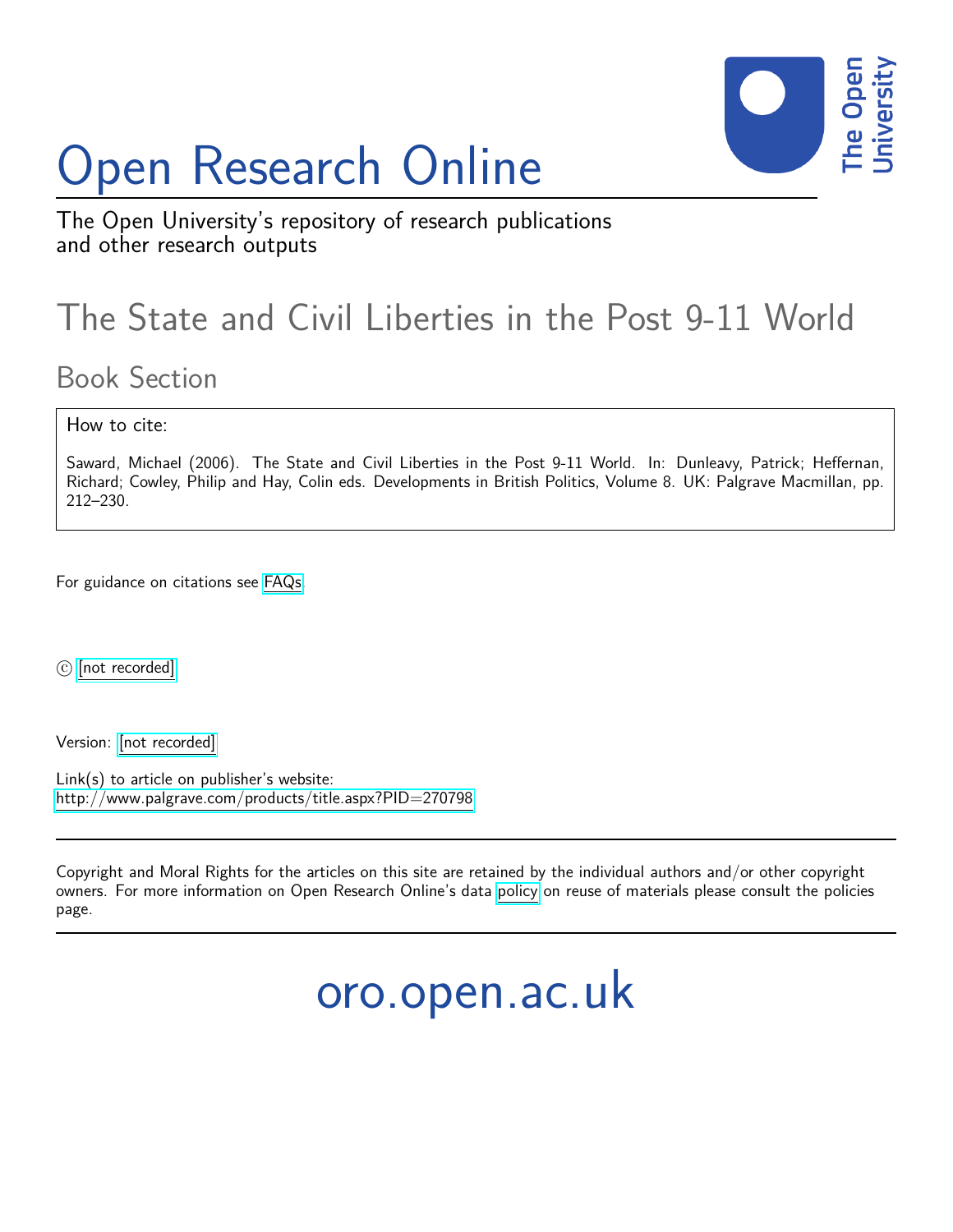Chapter 12

The State and Civil Liberties in the Post-9/11 World

#### MICHAEL SAWARD

On 7 July 2005 four suicide bombers killed 52 people and injured many more on public transport in central London. There had been many warnings since the attacks on the United States on 11 September 2001 that Britain was also a prime terrorist target. The heavy involvement of the UK in the US-led invasion and occupation of Iraq in 2003 was perceived by many as increasing the chances that Britain would be targeted, though the government has maintained that the invasion of Iraq had not in itself increased this threat.

After '717', Prime Minister Tony Blair declared that 'the rules of the game have changed.' The 'war on terror' had arrived, at great human cost, on home soil. And as the rules of international conflict and security had changed, he argued, so must the government's approach to individual liberties in Britain; the government would need to change certain rules too, taking new measures in order to protect British citizens from terrorist threats. Blair often repeated his view that the most basic liberty of all was the right to life; to protect British lives, some other civil liberties may need to be curtailed.

The Government's key response to 717 was the Terrorism Bill 2005, the fourth major piece of anti-terrorism legislation since 2000. This legislation proposed to extend from 14 to 90 days the length of time that suspects could be held without charge, and created new offences of glorifying or inciting terrorism, attending a terrorist training camp or making preparations for acts of terrorism. These proposals extended and deepened challenges to traditional civil liberties in Britain, but in the context of 'changed rules'. The prime minister lost the vote in the House of Commons on the 90-days detention proposal in-November 2005, though he fought for it vehemently in the face of likely defeat, arguing that 'We are n,ot living in a police state but we are living in a country that faces a real and serious threat of terrorism' (BBC News 9 November 2005, http://news.bbc.co.ukl1/hiluk\_politics/4422086.stm). After the vote, he claimed that 'the country will think parliament has behaved in a deeply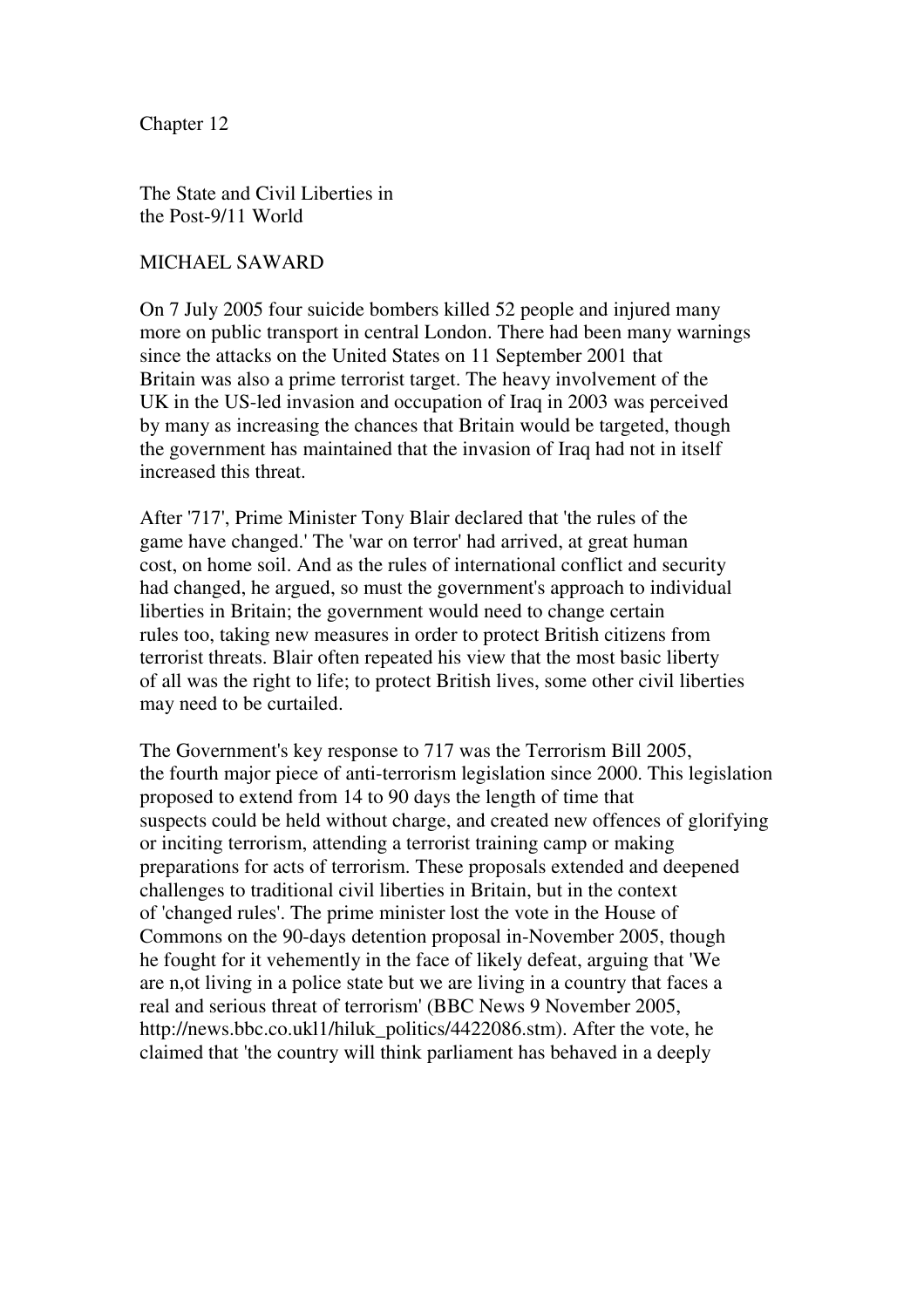irresponsible way'; quoting a senior police officer, he said 'We are not looking for legislation to hold people for up to three months simply because it is an easy option. It is absolutely vital. To prevent further attacks we must have it' (Sunday Times 13 November 2005). In short: the people want and need protection from proven, immediate threat; the measures needed may be extraordinary, but they are also necessary.

The Blair government's anti-terrorism laws have been at the core of heated debate about security, civil liberties, and the proper understanding of (and relationships between) the two. Challenging traditional civil liberties in the face of external threats is not new in Britain, as I shall describe briefly in a moment. But varied voices accusing the Blair government of chipping away at time-honoured citizen rights and liberties have invoked more than the government's approach to the war on terror. Policies concerning, for example, the regulation of asylum seekers, the planned introduction of identity cards, action on anti-social behaviour and the challenge to the right to trial by jury have been framed by critics as evidence of a government that places too little value on basic citizen liberties. There is even speculative talk about the emergence of a new type of state, one whose regulation of the behaviour of citizens runs deeper than before in a democracy, giving rise to concerns about the 'security state', or even the emergence of a 'post-democracy'.

In democratic systems such as Britain 'democracy' is never static; it is a label as well as a thing, and there is much dispute about what institutions and attitudes that label should be applied to. Both the substance and the symbolism of British democracy shift and change in the context of these debates about civil liberties. Competing conceptions of democracy run underneath many of the debates about civil liberties and the protection of citizens. The trade-off between security and civil liberties is very much of the moment. But this is far from being the first era in which critical observers have perceived governments encroaching on basic rights and liberties. Equally, is it the first time that governments have perceived the need to take steps to curtail the liberties of those they see as posing dangers to the polity or the society? Taking the 'long view' serves to remind us that such disputes are centuries old. Momentous questions of the liberty of the subject go back to Magna Carta in 1215 at least. Habeas corpus, the right of the individual not to be subject to arbitrary arrest, has been part of English law since the late seventeenth century. These principles are part of a broad and complex historical trajectory of rendering the executive accountable to Parliament and through the latter to the people. There are many historical examples of these rights and liberties being challenged by governments. In the late eighteenth century, Prime Minister William Pitt's government arrested and charged with treason several people suspected of dangerous sympathies with the anti-republican ideals of the French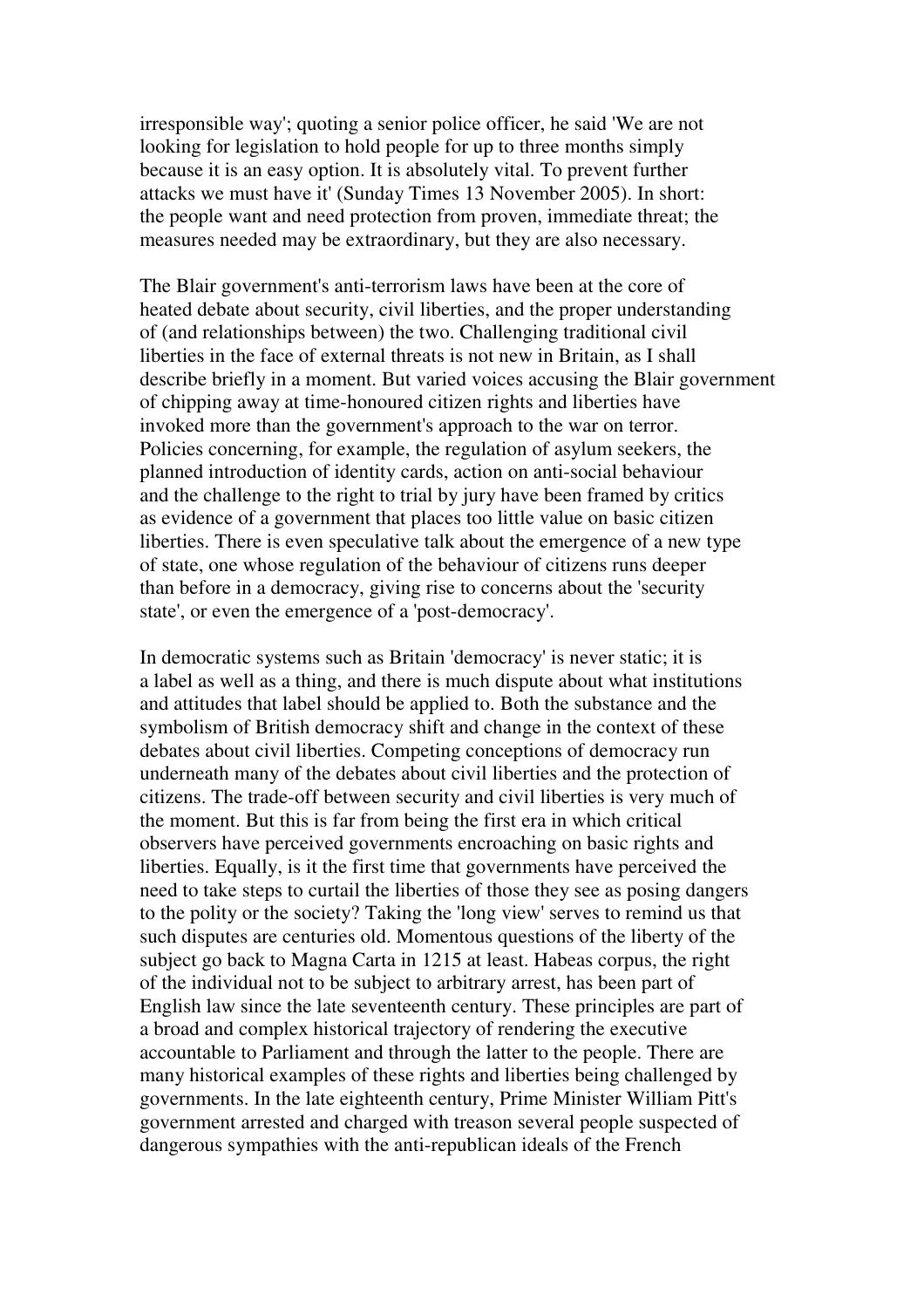Revolution. The unsuccessful trials that followed were conducted in the name of national security. The fear of France under Napoleon, and over Irish rebellion in 1871, saw suspensions of habeas corpus and the use of detention without trial respectively.

More recently, the Defence of the Realm Act of 1914 imposed wide powers of internment and of restrictions of liberty. Shortly prior to the outbreak of World War II, the Emergency Powers (Defence) Act authorised the Home Secretary to lock people up on the basis of his belief that a person was 'of hostile origin or associations'. Those identified as sympathising with fascism, most notably Oswald Mosley, were interned during the war. The so-called 'troubles' in Northern Ireland from the 1960s to the 1990s saw the abandonment of trial by jury, the authorisation of detention without trial, the introduction of internment and the passage of the Prevention of Terrorism Act 1974, which was renewed annually. The perception that recent anti-terrorism legislation undermines civil liberties has its own reasons and style (and there are new and distinct characteristics to the threats that the government has based its justification for legislation upon), but there is a rich historical context into which all of the current debates fit (Bindman 2005).

#### Policies in question

Fears about the undermining of civil liberties under the Blair government have centred mostly upon anti-terrorism legislation. But those fears, and accusations, are often expressed with respect to other policies of the government, notably around asylum seekers and identity cards. Asylum seeking and immigration (legal and illegal) have become hot political issues around the world, not least across the European Union (EU), in recent years. In the past 20 years, asylum applications to EU states have grown enormously. The peak was in 1992, where the number of applications was over 684,000 (up from 50,000 in 1983). The number in 2002 was 381,600 (Loescher 2005). Over this period, Germany was the largest recipient of asylum applications in Europe, though Britain took that mantle from 2000. In each of the years from 1998 to 2001, Britain received over 90,000 asylum applications and over 110,000 in 2002.

Under the Blair government, there have been a range of measures, legislative and administrative, designed to limit the number of asylum applications. Border-control measures at points of entry into the country have been increased. Detention of those whose claims have been refused has risen in prominence. Detention, in centres such as the UK's largest, Yarls Wood in Bedforshire, has been controversial. Accusations of racist abuse by staff, the lack of educational provision for children in detention,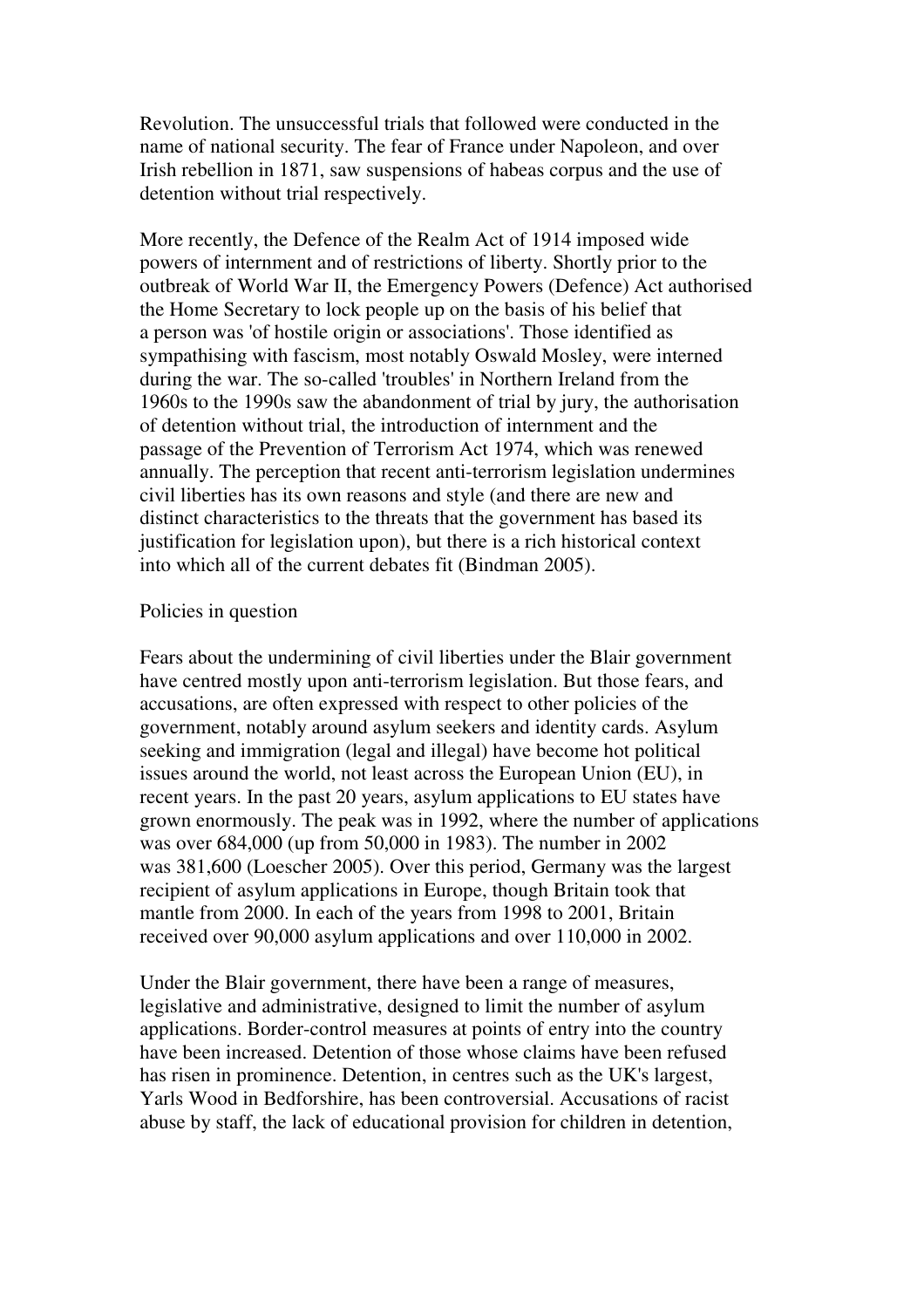and a lack of safety for women and children in detention have been prominent (Guardian 27 July 2005). Benefits have also been an issue; the 1999 Immigration and Asylum Act took asylum seekers out of the UK benefits system and introduced shopping vouchers for refugees. This was seen as a way to make asylum seeking a less attractive option to those considering entering the country. Under the Asylum and Immigration Act 2004, benefits in some parts of Britain could be withdrawn from asylum seekers whose applications had failed, giving rise to fears that families could become homeless and face the prospect that their children might be taken into care (Guardian 10 August 2005). From the government's point of view, controlling the numbers of asylum seekers was a question of the integrity of borders and internal security. Its actions were variously heckled and supported by often sensationalist tabloid newspaper headlines likening the numbers of refugees coming (or potentially coming) to the UK as a 'flood', and linking asylum seekers to criminal activity and terrorist threats (Huysmans 2005).

Concerns about the treatment of asylum seekers centred upon the withdrawal of benefit rights and the undesirable conditions in which they were detained or maintained. These were matters of civil rights, along with concerns about the deportation of failed asylum seekers to countries where they may face danger. A very different issue that nevertheless sometimes became linked to asylum seeking (and indeed anti-terrorism legislation) was the government's proposal to introduce identity cards for UK citizens. The Identity Cards Bill of 2005 was seen by the government as a means to combat illegal immigration, fraud, terrorism, organized crime and theft of identity. Critics raised concerns about what the information on the identity cards (which would include biometric data on individuals) could be used for, and worried that their introduction could lead to the criminalisation of many who refused to carry them. Many critics have viewed identity cards as potentially undermining the liberties of UK citizens.

Issues of asylum and identity cards have in recent years increasingly been linked to anti-terrorism measures. Often ill-informed commentary linked refugees to the import of the terrorist threat into Britain; and debates around identity cards have regularly included disputes about whether their introduction would or would not assist authorities in protecting citizens against terrorist threats on UK soil. But it is on antiterrorism legislation itself that the most prominent debates about civil liberties have taken place.

There are four pieces of legislation which have defined the Blair government's response to what it perceives as an immediate threat from terrorism.

First, the Terrorism Act 2000 built on prior laws arising from the longstanding situation in Ireland, offered broad definitions of terrorism and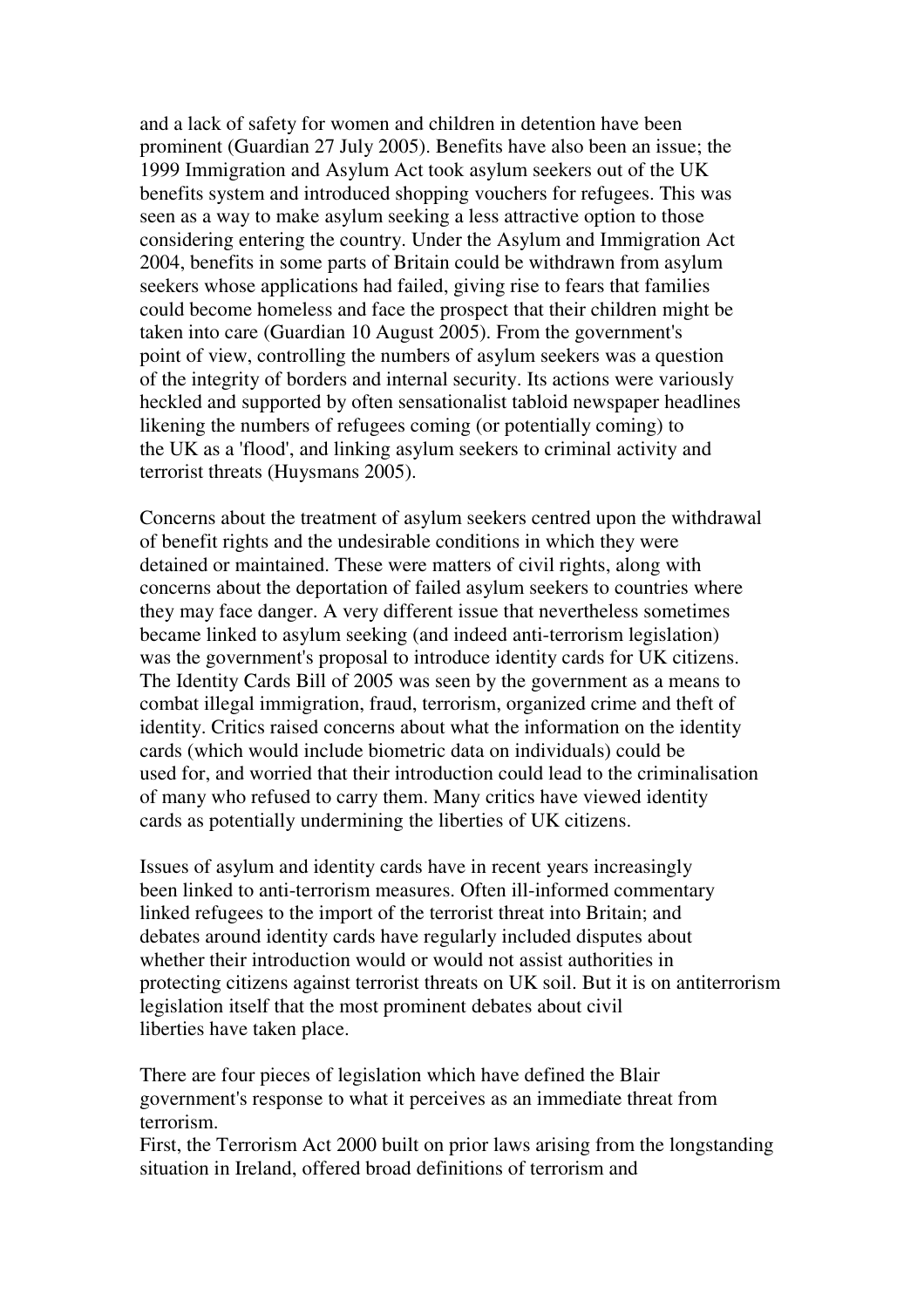associated offences, and gave power to proscribe organisations deemed to pose terrorist threats to the UK. It also enhanced powers to seize terrorist property and disrupt terrorist financial activity; granted police powers with regard to terrorist investigations (such as stop-and-search powers); created several offences specific to terrorism, such as fund raising, dealing with proscribed groups in various ways, and training terrorists; and required an annual report on the operation of the Act to Parliament.

Second, the Anti-Terrorism Crime and Security Act (ATCSA) 2001 was passed in the wake of September 11 and amounted to the first major response by the British government to those attacks. The main provision of ATCSA concerned detention without trial of foreign nationals suspected of involvement in terrorism. The government saw extended detention as necessary, partly because international law prohibited the deportation of suspects where their lives may be in danger. At the same time, the government maintained that although law enforcement agencies may have strong grounds for suspecting involvement in terrorism, little of the evidence would be admissible in a criminal court or would be impossible to reveal in Court without exposing sensitive capabilities or endangering sources of information. Further powers under the Act involved the creation of offences related to hoaxes involving dangerous substances and further tools to combat the financing of suspected terrorist activities. The Act also gave the police more powers to hold and question suspects. ATCSA was targeted by many for its overturning of long-standing British judicial principles, particularly in its legitimising of indefinite imprisonment of suspects without charge or trial. Detainees could not see the evidence against them or have it tested before a court in the usual way. There was a special secure court without a jury, the Special Immigration Appeals Commission (SIAC), to which a limited number of lawyers were allowed access, which could hear appeals by detainees. Eleven men were detained under the Act and held in Belmarsh prison in South London, without charge. Nine appealed to the highest court in the country, the House of Lords, in the latter half of 2004. The detainees' lawyers argued that the relevant measures in the ATCSA 'were an affront to democracy and the internationally accepted notion of justice' (Independent 5 October 2004).

The Law Lords, the highest court in the UK,.ruled, in December 2004, that detention without trial as expressed under the Act contravened the European Convention on Human Rights as it allowed detentions 'in a way that discriminates on the ground of nationality or immigration status' by justifying detention without trial for foreign suspects, but not Britons. Britain has 'derogated' (opted out) from the European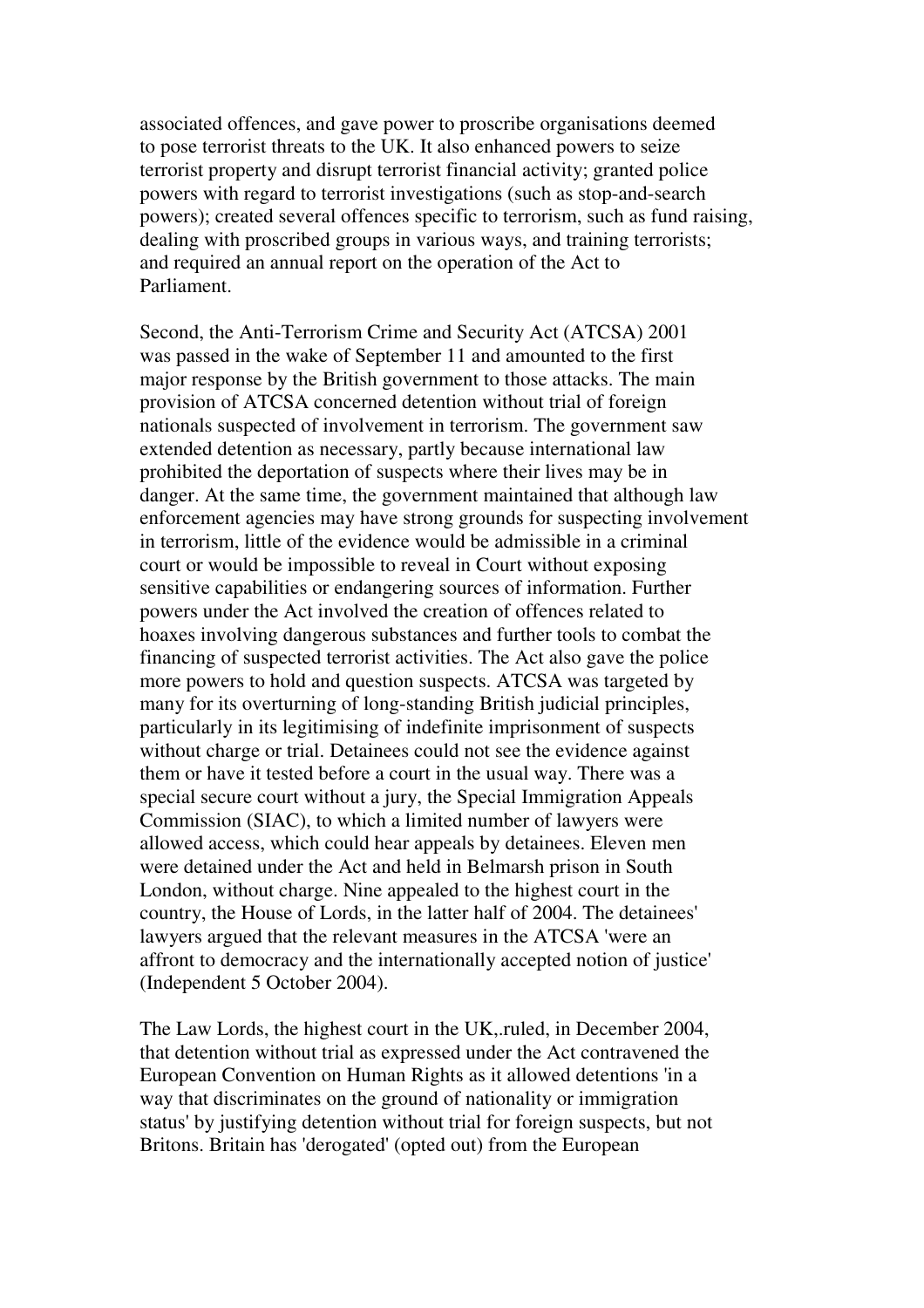Convention with respect to detention without trial. The Convention allows such derogation under circumstances amounting to an emergency situation in face of imminent threat to the country. But the Law Lords were scathing in declaring this unlawful. Lord Hoffmann argued that 'The real threat to the life of the nation ... comes not from terrorism but from laws such as these' (quoted in Observer 19 December 2004).

Third, the Prevention of Terrorism Act 2005, passed by Parliament after heated debate in April 2005, was effectively the government's response to the House of Lords ruling on ATCSA. The Lords declared the sections of ATCSA which dealt with detention of foreign terrorist suspects incompatible with European human rights law on two basic grounds: it was discriminatory in that it singled out non-British citizens, and that it was a disproportionate response that did not justify Britain opting out of the relevant European human rights laws. The Prevention of Terrorism Act essentially replaces detention of suspects by a process of 'control orders'. These control orders could take a variety of forms, the most stringent and controversial of which was 'house arrest' -a phrase commonly used in debates on the Bill but avoided by the Home Secretary, Charles Clarke, and his government colleagues. Unlike the detention provisions in the ATCSA, these control orders could be applied equally to British nationals and foreign suspects. As under ATCSA, there would be limited and restricted types of judicial involvement, but at the end of the day the Prevention of Terrorism Act grants power to the Secretary of State, acting under advice from the security services, to impose various restrictions on the liberty of individuals who could not be deported and who, if their cases were brought before the courts in the conventional manner, would be unlikely to receive sentences commensurate with the Home Secretary's view of the extent of the threat that their activities posed. With regard to the latter, the sensitive nature of the intelligence upon which these judgments would be made in the first place, and the inadmissibility of phonetap evidence in the courts, also in the government's view made use of the conventional court procedures inappropriate. After the Lords ruling on ATSCA, the Belmarsh detainees were released, but the majority of these men became subject to control orders under the new legislation.

Fourth, the Terrorism Bill 2005, the most recent anti-terrorism measure, was put together in the wake of the attacks in London in July and was working its way through Parliament at the time of writing. Its central elements were heightened government powers to deport people from the UK who are considered to be promoting terrorism; the extension of powers to detain suspects for up to 90 days without charges being laid before a court; and a new offence of 'glorifying, exalting or celebrating' terrorism. The proposed legislation also targeted incitement of terrorism and the dissemination of material perceived to promote terrorism.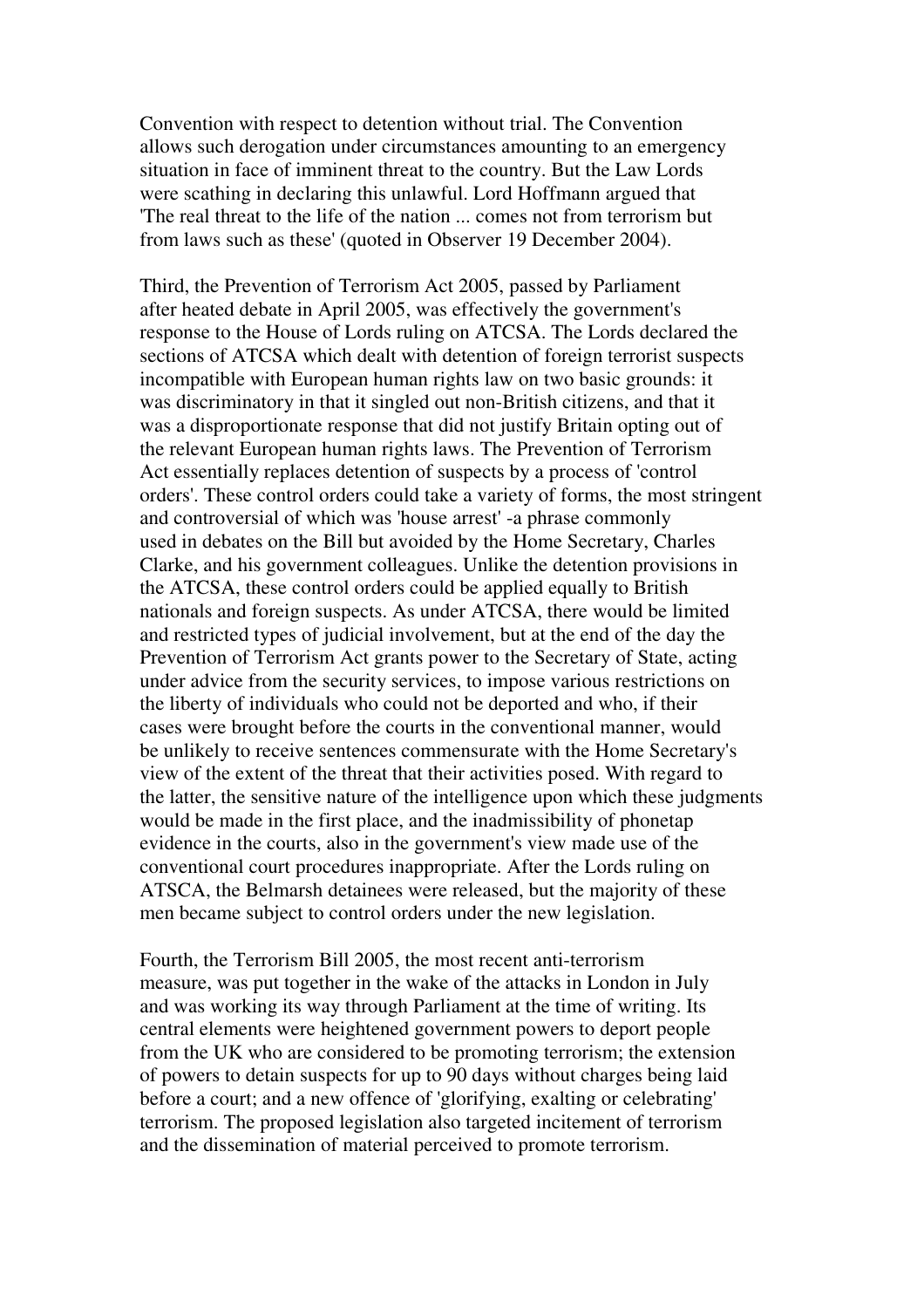Political opponents of the government, and civil-liberties groups, expressed concern in particular about the increased detention provisions -a further challenge to basic principles of not being detained without due legal process, from their point of view -and about the ambiguity of 'glorifying' terrorism, which they feared might result in much wider restrictions on freedom of speech. Some critics asked whether open support for Nelson Mandela prior to the dismantling of apartheid in South Africa would have amounted to an offence under the proposed laws. The Blair government was defeated on one key proposal in the Terrorism Bill in November 2005 when the House of Commons rejected detention without trial for 90 days in favour of a lower period of 28 days. Initial media coverage focused on the whether this defeat, the first time the Labour government had lost a Commons vote, represented the beginning of the end of Blair's prime ministership.

Political rhetoric and underlying ideals

How do present debates surrounding such controversial measures as the effective policing of terrorism invoke different visions or conceptions of democracy? For example, political actors, in making principled and practical objections to government actions, offer their own implicit or explicit criteria against which to judge the government's or system's performance. Particular political actors tend to be the 'carriers' or 'purveyors' of competing models of democracy as can be glimpsed when we trace some key threads in the debates surrounding the 2001 and 2005 antiterrorism legislation in particular.

Debates around anti-terror legislation are replete with key words and signifiers which carry powerful but ambiguous resonances. 'Freedom' is deployed on the side of those proposing restrictions on certain classes of people in the name of 'security'. The idea of the state as a provider of 'protection' for citizens in a democracy has played a key part too. The very survival of democratic systems and practices in the face of the 'threat' posed by international terrorism is invoked by the UK government. The value, renewal and survival of democracy, the role of the state in protecting basic democratic rights and freedoms, are precisely the sorts of issues that go to the heart of what democracy is, and what it ought to be. A range of principles have been invoked .and expounded in the debates around anti-terrorism legislation. In addition to concerned and interested citizens, a range of actors were involved:

- the government;
- opposition parties and their parliamentary spokespersons;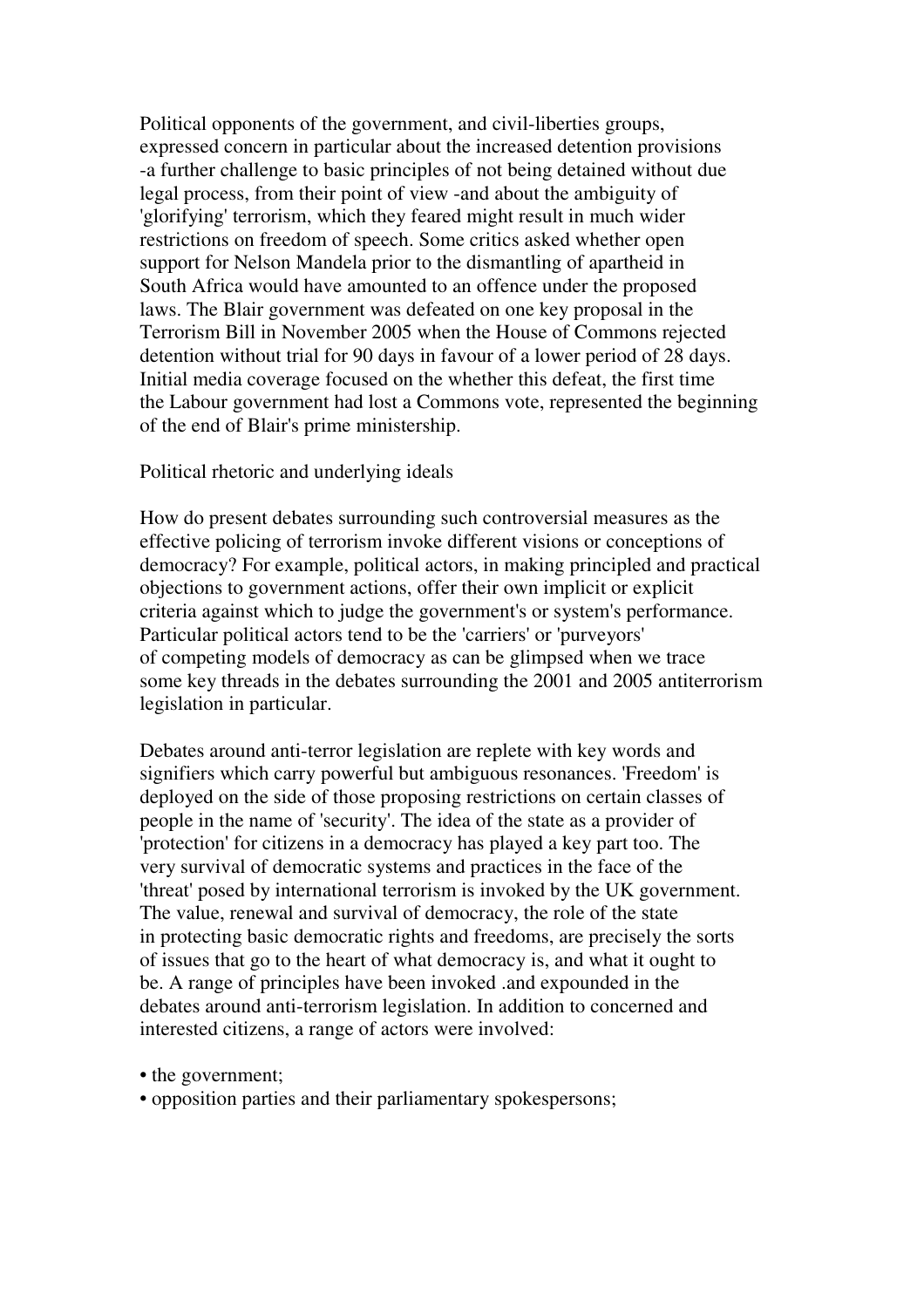• opponents outside Parliament such as civil-liberties groups;

- the judiciary; and, not least
- media figures.

A range of factors were also in play in these tussles:

• the manner and speed with which legislation was passed:

• the public debate as played out in the news media;

• concern for the proper role of the judiciary within a democracy;

• the deep historical character of the liberties of the individual which some perceived to be under threat (either by terrorism, or by the legislation designed to protect against it);

• the proper nature of the relative power of the executive in a democracy; and

• how one might judge the extent of a 'threat' and therefore what might be a proportionate response.

For the Blair government, the 'threat' of terrorism to Britain was immediate, it constituted an emergency, and it justified the taking of whatever steps were deemed necessary to combat it. The words 'threat', 'security' and 'protection' have permeated ministerial speeches and those documents introducing or defending the measures represented in the ATCSA 2001, the Prevention of Terrorism Act 2005 and the Terrorism Bill 2005. This has not simply been one thread amongst others in the Blair government's approach to its governing tasks in recent years, but very much at the centre of its rhetoric and specific proposals. Consider the Queen's Speech of November 2004, which was described as follows:

The government's programme is overwhelmingly dominated by issues relating to crime, anti-social behaviour and, most obviously, security. It is littered with references to the threat from global terrorism and the fact that we all live in a 'changing and uncertain world'. And its tone is set by a series of measures including proposals for ID cards, an organized crime bill and a counter terrorism bill, all designed to address what Tony Blair believes is the greatest challenge of the modern world. (BBC News November 2004, http://news.bbc.co.ukllihiluk\_politics/ 4034903.stm)

The world is changing, the country faces grave threats, and has to act in a way adequate to these threats. The nature of the challenge is unprecedented:

in Blair's own words, 'Here in this country and in other nations round the world, laws will be changed, not to deny basic liberties but to prevent their abuse and protect the most basic liberty of all: freedom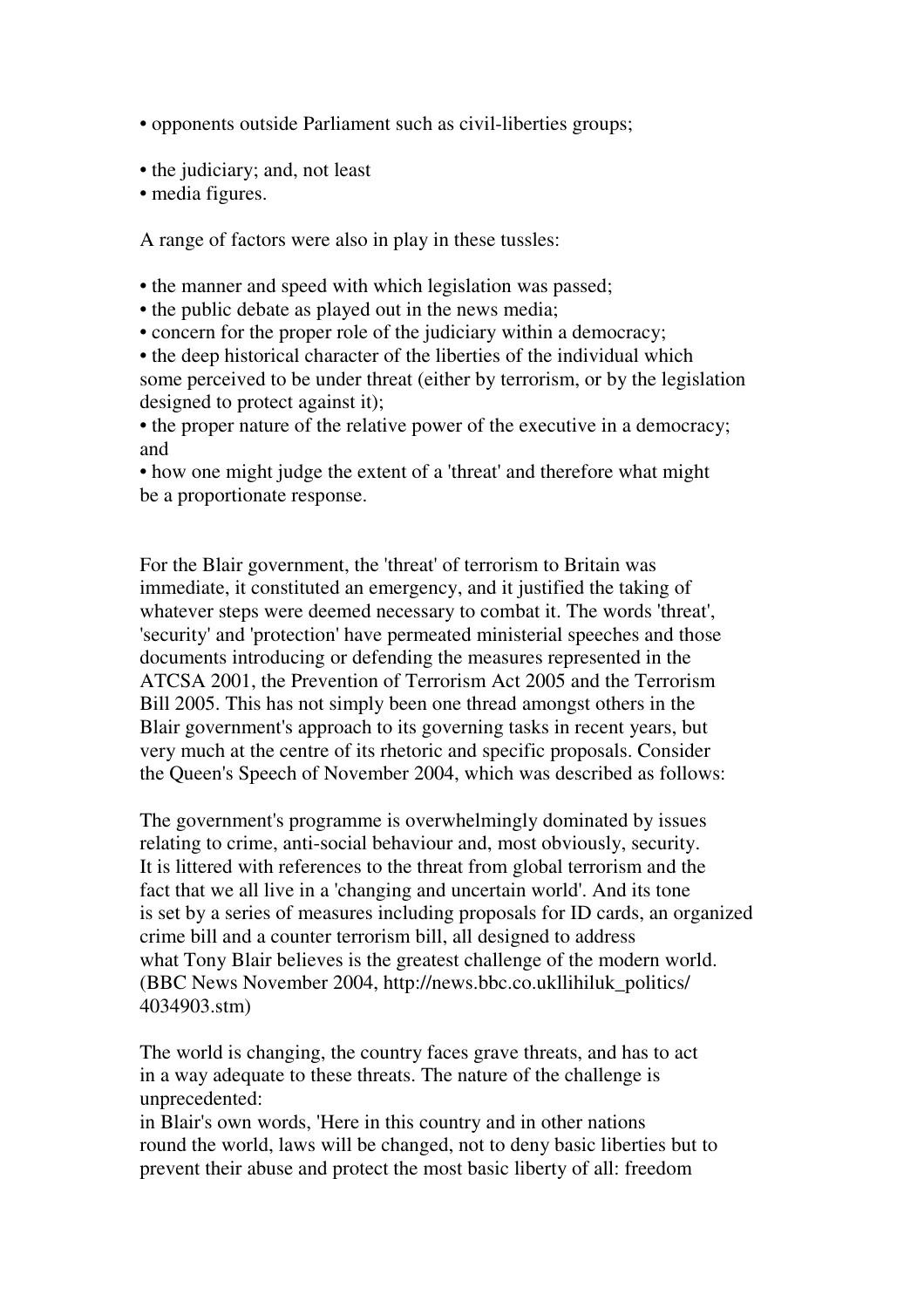from terror' (quoted in Huysmans 2004,325). Note too that this is very much a national agenda. Although civil liberties campaigners and others applauded the Blair government's passing of the Human Rights Act 1998, which incorporated into British law the European Convention on Human Rights (discussed below), derogation or opting out of provisions of the Act under certain specified circumstances has been a core part of the government's measures against terrorist threats (as we saw, the Law Lords' important ruling of late 2004 contradicted key grounds of such derogation). The government has been keen to see that European law does not undercut, as it sees it, efforts to protect British citizens. For example, proposed new EU rules announced in September 2005 regarding rights of appeal for failed asylum seekers and illegal immigrants, how long they can be held, and safeguards with respect to returning deportees to countries where they may face torture, raised concerns within the government that their plans to deport terrorist suspects would not be able to go ahead. Home Secretary Charles Clarke has made it clear, in such cases, that he would act where possible to circumvent European restrictions, notably by signing bilateral memorandums of understanding against torture with the governments of nations to which deportees may be sent. The general point is that the British government has assumed its right to act as it sees fit in the face of new threats in a changed world; democracy and protection are a national matter before they are questions of European or other international standards or charters.

Clearly, this is democracy in 'protective' mode. The job of government is to protect the people, and to regard as important, but secondary, qualms about marginal restrictions on people's liberties where such restrictions bolster protection. New times and new uncertainties demand protective democratic action by government. Now, of course, protective measures beyond the normal remit of the law can only be acceptable if the character and immediacy of the new threats are such that they justify such measures. The Prime Minister's (and Home Secretary Charles Clarke'S) view that the rules of the game had changed after 717 meant (presumably) that further restrictions on certain civil liberties in the name of a wider security may be needed, and that the government would not hesitate to introduce them. Government underlining and reinforcing of the sense of immediate and highly dangerous threat to the British people is ubiquitous. The Home Office's own briefing paper, International Terrorism, provides a flavour of this case. It outlines 'the nature of the terrorist threat we face and how it differs from previous threats of this kind', noting that to 'protect' is a key part of the necessary response. Throughout, though, the aim is 'reconciling liberty and security', acting 'without compromising the openness of our society or the freedoms we value'. 'Liberty with security' is the goal. But it must be realised that the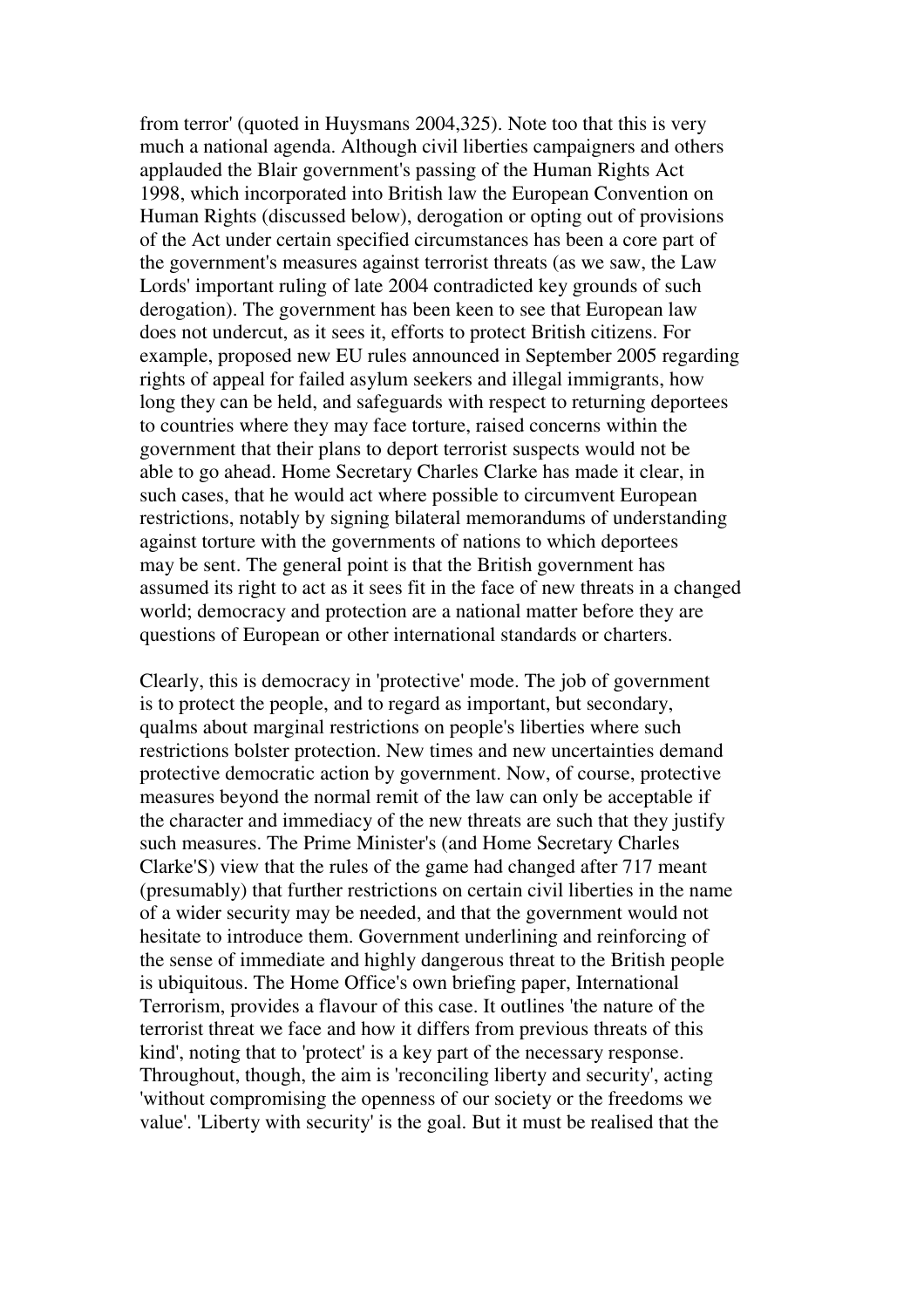threat amounts to an 'emergency', and 'democratic governments have long accepted that such emergencies may justify some temporary and limited curtailment of individual rights where this is essential to preserve wider freedoms and security'. The government has found such actions 'necessary', because it is dealing with 'an unprecedented challenge' (Home Office 2002a). So altering the laws so that for example forms of detention without the normal legal processes, control orders, limited judicial involvement, and new restrictions on freedom of speech, could be legal is a response to a threat that is both grave and new.

Although measures to deal with the terrorist threat are not permanent, no one should expect that they would not be needed for some time: 'we need to recognize the resilience of the terrorists. This is not a threat which can be overcome quickly or where negotiation is possible' (Home Office 2002a, 1). That fact is reinforced by ministers conveying their sense of the character of the enemy -it is not one thing, in one place, or even readily seeable or identifiable. As David Blunkett, the then Home Secretary, stated in the House of Commons in October 2002, 'al-Qaeda and its offshoots' have 'a network of cells and the loose confederation of those who are not parts of its central core but who are prepared to support and help it' (House of Commons debates 10 October 2002). In formulating laws and other measures to combat this amorphous, highly dangerous and immediate threat, Mr. Blunkett (a controversial figure, seen as a realistic progressive by supporters and an illiberal reactionary by his critics) wanted answers, not arguments which failed to recognise the threat's nature: 'All I want is that people come up with solutions, not with objections, because in the end the primary duty of Government is to protect our citizens from the undermining of their freedoms and democracy by those who know no bounds and have no understanding of the issues of punishment or prosecution when they take the lives of others through suicide bombing' (House of Commons debates 23 February 2004).

One can also see in the government's approach the effort to instill a sense of common purpose in the face of the 'threat'. As Charles Clarke, Blunkett's successor as Home Secretary, said in the House of Commons in 2005 in the debate about the Prevention of Terrorism Act: '[a ]l-Qaeda and its associates have a strategy to destroy the central themes of our democratic society, and this House must decide how best we can address that threat. In so doing, we must seek to analyse and understand the threat that we face, which we have done -we have laid the results before this House and are trying directly to assess the threat ... [W]e must acknowledge that British citizens as well as non-British citizens are focused on the target of seeking to destroy through terrorist activity the society that we seek to represent' (House of Commons debates 28 February 2005).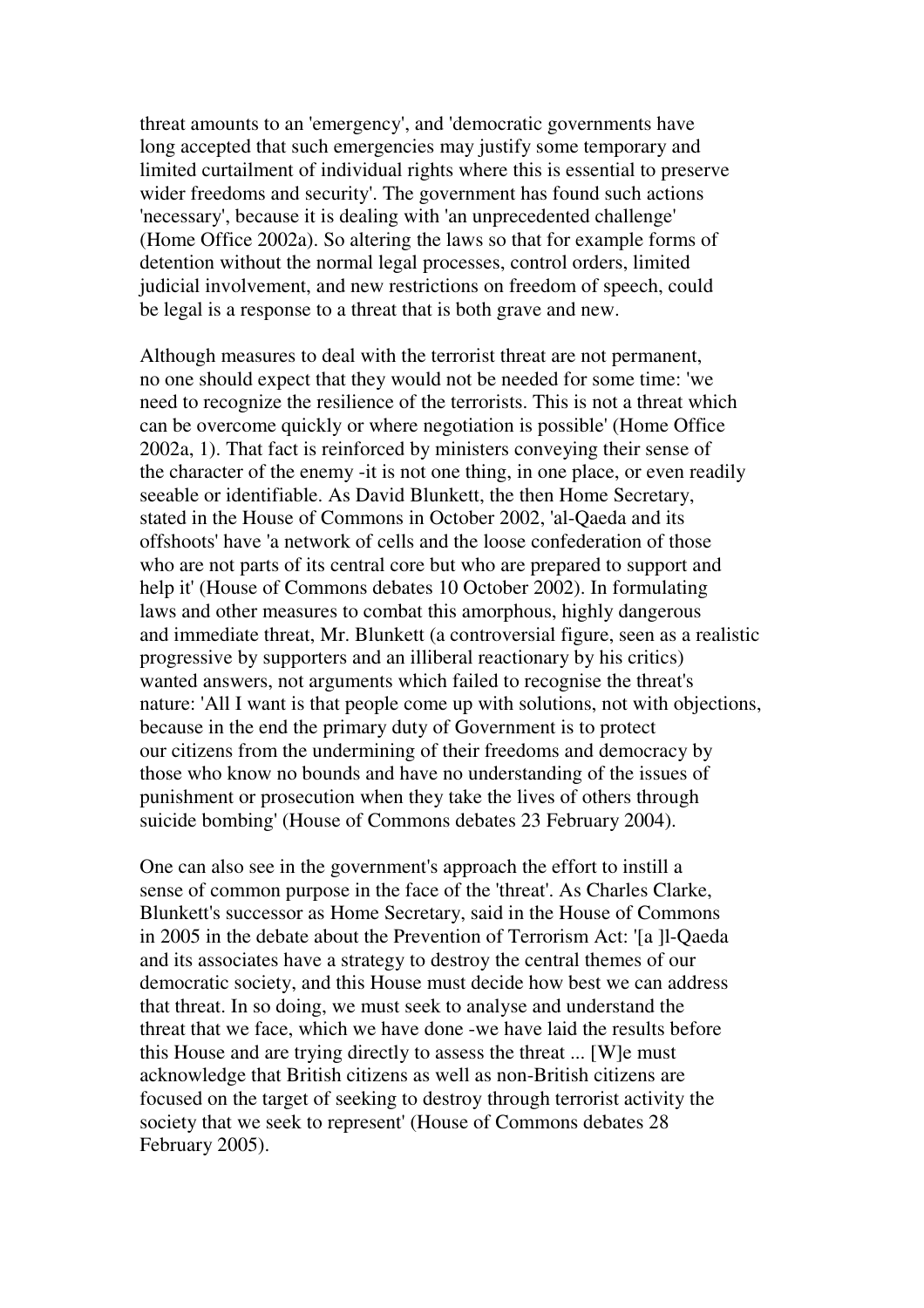There are four threads in the government's style and rhetoric that are worth noting at this point:

Firstly, its approach implies that it is acting as the defender of basic rights and liberties. Most often, the government expresses this view in terms of its defence of the most basic liberty, that of freedom from terror, or of the most basic right, that to life. In the words of Tony Blair, the government has sought to 'protect the most basic civil liberty of all, which is the right to life on behalf of our citizens' (Guardian 16) September 2005).

Secondly, it asserts strongly its right as a national government to protect its citizens as it sees fit, within its European and international obligations where essential but by taking a separate legal or administrative path where it perceives that as necessary and feasible.

Thirdly, the government is fond in these debates of the discourse of 'balance'. The relationship between civil liberties and security in the changed world carries key questions of striking the 'right balance' between the two. It is careful not to deny the importance of fundamental civilliberties, but talk of balance is quite explicit in its aim to revisit, and if necessary to curb with reluctance and limitations, some cherished civil liberties.

Fourthly, it sees the balance between the executive and the judiciary in the UK shifting somewhat in this context. It is careful not to speak of undermining the traditional role of the courts in the UK system, least of all the judiciary's right to review the legality of legislation. But its antiterrorism measures have been seen by many in the judiciary (as we shall see briefly below) as challenging age-old patterns of balance between the executive and judicial branches of government in the UK. The government's interpretation of 'balance' does not, on the whole, sit comfortably with other notions of constitutional balance between these separate arms of the British state.

The rhetorical justifications built around the terms 'protection' and 'security' carry particular interpretations of what and who needs protection and security. It is very much the British people, and its way of life, that needs protection and security. That sounds perfectly uncontroversial, and in one sense it is. But, as we shall see, it is not the only interpretation. Interestingly, talk of striking a new 'balance' between protecting Britons from terrorism and civil liberties also received support from other sections of the executive branch of the UK government. The head of Britain's internal security service, MIS, Dame Eliza Manningham-Buller, spoke in September 2005 of the difficulties of protecting citizens within the law when unclear intelligence leads authorities to believe that a terrorist attack is being planned, but where there is insufficient evidence to lead to charges being laid successfully. She defended the importance of civil liberties and 'hard-fought-for' rights, but noted that 'the world has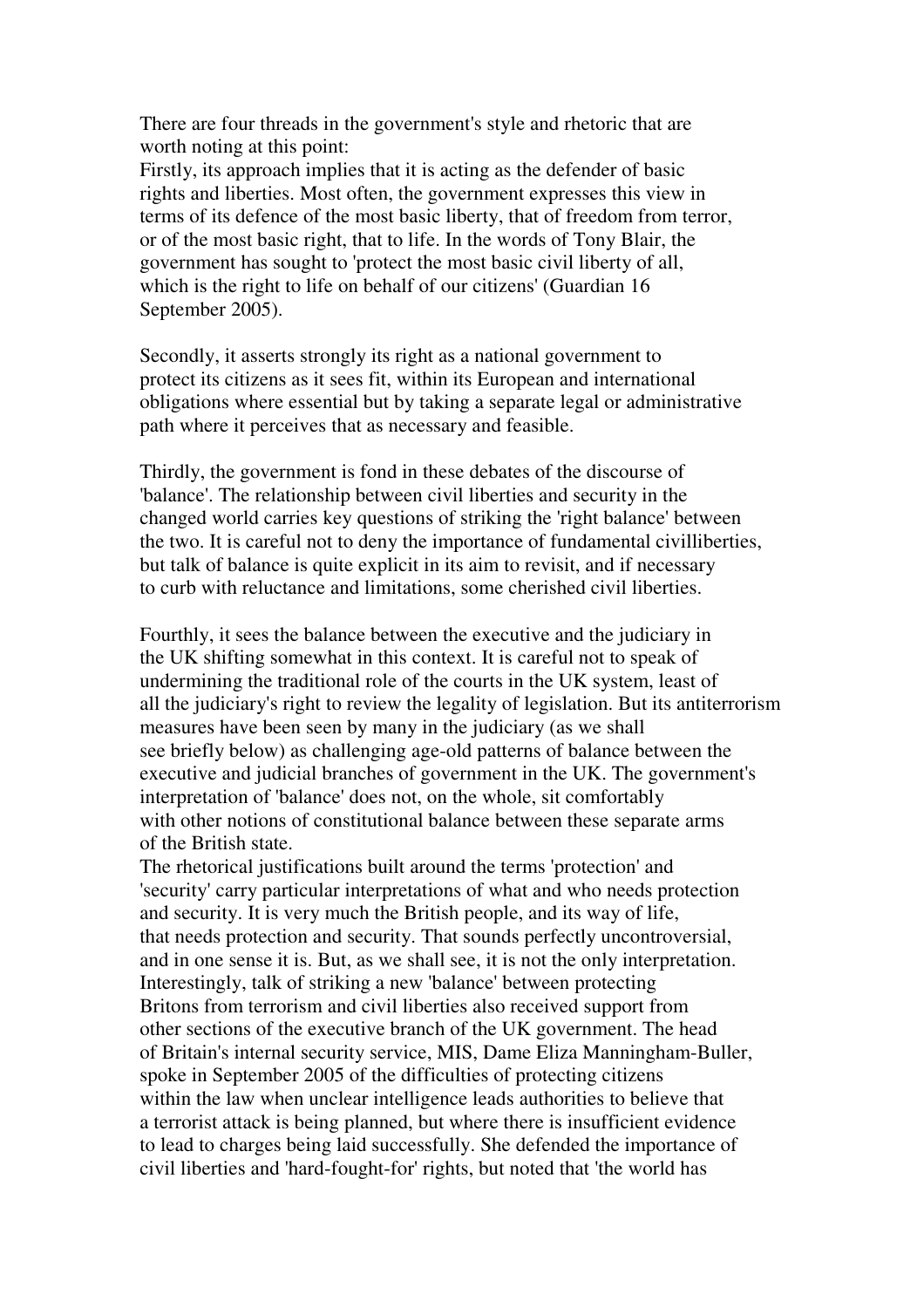changed and there needs to be a debate on whether some erosion of what we all value may be necessary to improve the chances of our citizens not being blown apart as they go about their daily lives' (BBC News 10 September 2005, http://news.bbc.co.ukJlIhifukJ4232012.stm).

Other actors saw this 'balance' differently. Opinion in the judiciary was not uniform by any means, but there were many strong judicial criticisms of the key features of the legislation discussed here. The importance of the rule of law in a democracy was an important theme in judicial criticism. One of the Law Lords who ruled that the ATCSA provisions on detention without trial were unlawful, Lord Nicholls, said in his ruling that 'Indefinite imprisonment without charge or trial is anathema in any country which observes the rule of law' (BBC News 16 December 2004, http://news.bbc.co.ukJlIhifukJ4100481.stm). One High or Appeal Court judge, speaking anonymously, expressed great concern about the Prevention of Terrorism Act's 'control orders' in a similar concern for the basic rule of law in a democracy: 'It has to be pointed out to the public that these quite draconian measures apply to them -not just to bad people but to everybody. They may think that the government will only apply them to bad people but there is a risk that they will be applied to cases where they're not justified' (Guardian 26 April 2005). Another High Court judge added: 'I think the executive takes too much power in relation to terrorism and in relation to shutting people up without trial' (ibid.).

Tony Blair warned in 2005 that he would have 'a lot of battles' with the courts if they acted to block the deportation of extremists, talking of renouncing part of the European Convention on Human Rights (Independent 11 August 2005). In return, senior judges have told the government that they would fight 'root and branch' any moves to undermine the independence of the judiciary. High-level invocation of democracy has been a key part of judicial warning shots aimed at the government's rhetoric over its anti-terrorism measures. A deputy High Court judge, Lord Carlile, said that 'If the Government undermines the judiciary, then the judiciary might be tempted to undermine the Government ... If we get into that state of affairs we undermine democracy. That is something the judiciary won't do, and the Government would be foolish to do it' (Independent 11 August 2005). A former Law Lord, Lord Clyde, said that 'The importance of the independence of the judiciary ... is beyond question. The function of the judiciary is to uphold the constitution. If a judge ... considers the constitution and the Human Rights Convention is in peril, he must act accordingly. This is vital for democracy' (ibid.). Here we can see that questions of 'balance' from the government's point of view are interpreted as an imbalance, a challenge or potential challenge to the basic principle of judicial independence.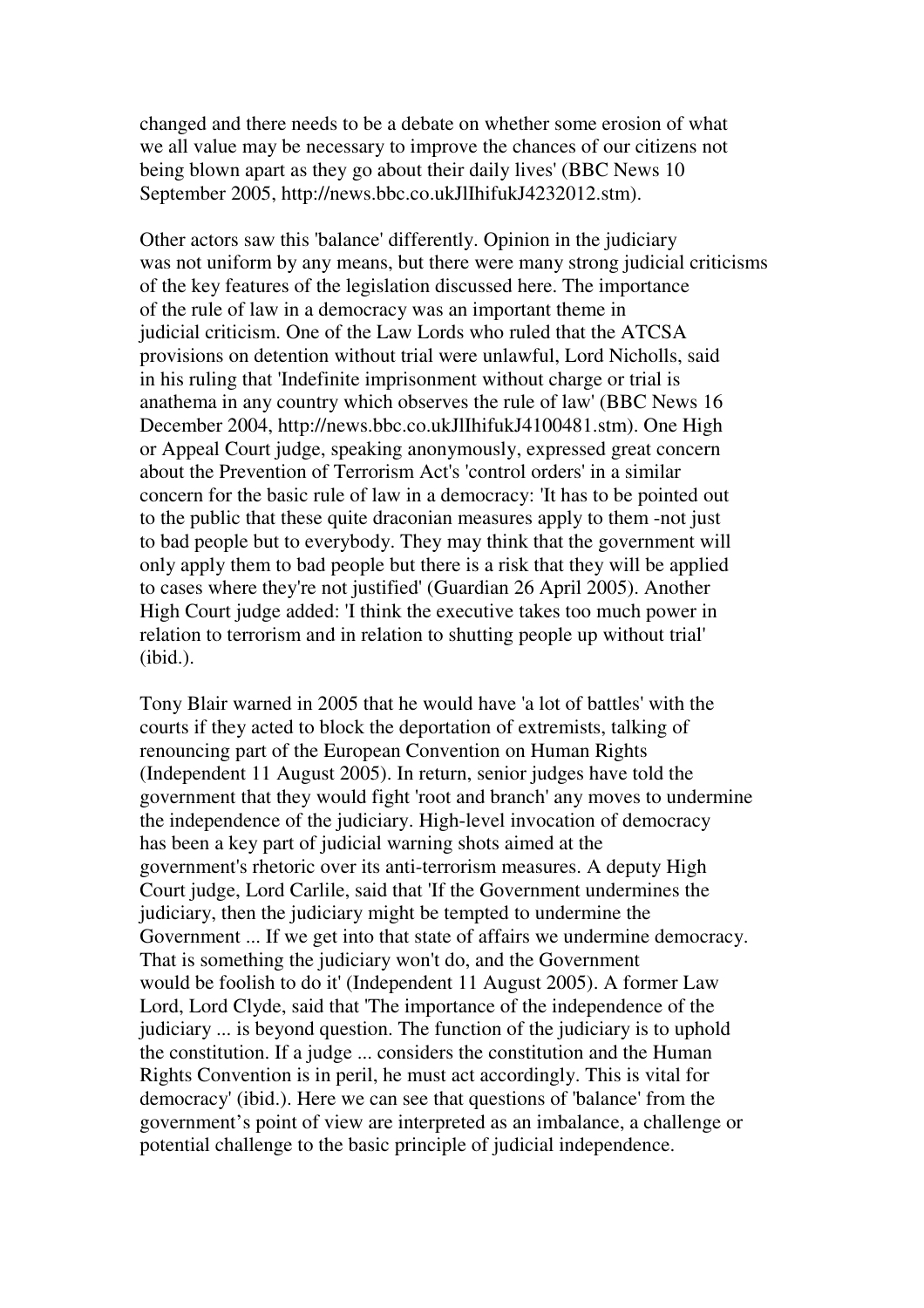The lawyers for the nine foreign terror suspects detained in Belmarsh prison were, not surprisingly perhaps, more fulsome in speaking of what they saw as the larger constitutional significance of the laws they sought to oppose. They told the panel of nine Law Lords that the relevant measures in the ATCSA 'were an affront to democracy and the internationally accepted notion of justice'. Ben Emmerson QC, representing seven of the detainees, was reported as claiming that the detention provisions 'threatened the values they were designed to protect', and was quoted thus: 'We say in a democracy it us unacceptable to lock up potentially innocent people without trial or without any indication when, if ever, they are going to be released' (Independent 5 October 2004).

The government's most recent proposals such as targeting the justification or glorification of terrorism have met with judicial criticism, along with criticism from civil-liberties group Liberty, an organisation that has been prominent in these debates. Addressing earlier concerns over the government's anti-terrorism legislation, Liberty expressed its belief that 'in a democracy, the values of public protection and the rule of law are not mutually exclusive.' It defended the presumption of innocence, which the detention and control-order provisions of anti-terror legislation were seen to have undermined: 'we appreciate that the presumption of innocence is never the most fashionable idea at times of heightened fear. It is, however, a key distinguishing feature of a healthy democracy' (Liberty August 2004).

With respect to the 2005 proposals to outlaw justification or glorification, Shami Chakrabarti, director of Liberty, asks, 'What is meant by "terrorism"? What kind of behaviour constitutes "justification"? Could this cover political debate about the circumstances in which it is acceptable to take up arms against non-democratic regimes across the world?' (Guardian 24 August 2005). Elsewhere, she said that 'glorification' was so broad that it would 'make loose talk a serious political offence' (Independent 16 September 2005). Critics from the judiciary, pressure groups and the press argued that the government already had at its disposal sufficient powers to prosecute those who incite violence; further legislation was unnecessary and, it has sometimes been suggested, involves a disturbing accretion of further powers to the executive.

There are other critics of course, too numerous to mention fully here. Geoffrey Bindman reinforced basic values of a liberal democracy, stressing the damage (as he saw it) to time-honoured individual rights and freedoms in the provisions of ATCSA: 'For the first time since 1945 the executive was given power to detain indefinitely without a charge being laid, and, crucially, without the detainee having the opportunity of answering the evidence by which the detention is justified.' He went on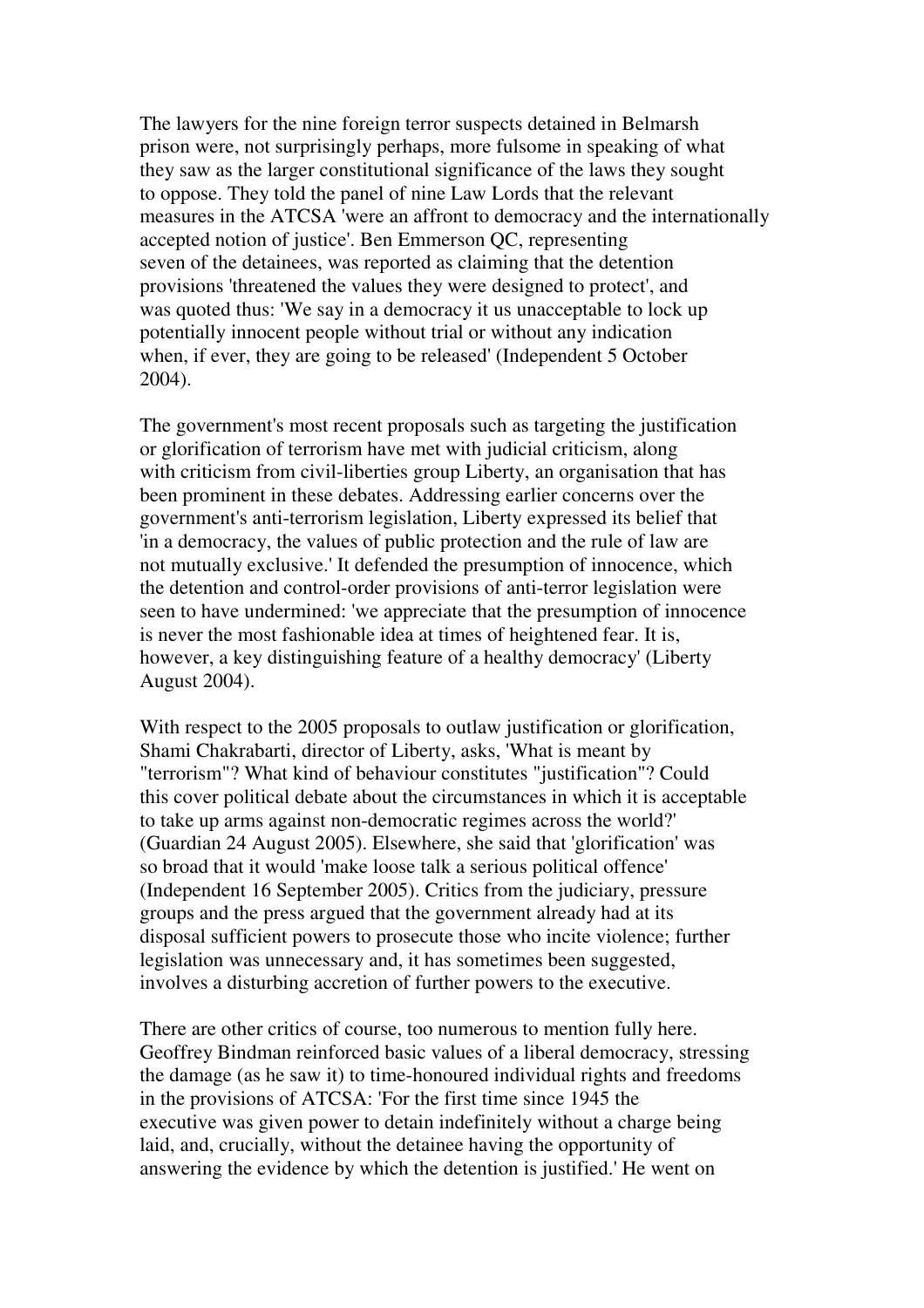to argue, making the larger connection to the character of democracy, 'it is a disturbing feature of current British and American governments ... that in the guise of protecting the public they are ready to abandon principles which are the hallmark of democracy' (Bindman 2005). Journalist George Monbiot was even more forthright. Criticising provisions such as the Terrorism Act 2000 for placing restrictions on legitimate protest, he wrote: 'Democracies such as ours will come to an end not with the stamping of boots and the hoisting of flags, but through the slow accretion of a thousand dusty codicils' (Guardian 3 August 2004). Blick and Weir, writing in the context of the 2005 proposals, argue for an urgent answer to the question of how effective the government's anti-terrorism proposals might be, considering that the government's strategy and laws 'will have a profound effect on British democracy, the rule of law, criminal justice, the conduct of police and security forces, civil and political rights and the shape of community relations perhaps for generations to come' (Blick and Weir 2005).

A Labour dissenter from the government's proposals in the Prevention of Terrorism Act, former Foreign Secretary, the late Robin Cook, articulated one key plank of a liberal conception of democracy in these debates when he addressed ministers' arguments that 'the safety of the public must come before the liberty of the individual': this is fine when it is your safety and somebody else's civil1iberty. But liberty is indivisible. A measure that curtails the liberty of one citizen necessarily curtails the liberty of every citizen' (Guardian 4 March 2005). Leader of the Liberal Democrats, Charles Kennedy, offered a similar appraisal in his comments on the same proposals.

Of course, critics aim at different targets, argue in diverse ways, and seek to defend a diversity of institutions and values. Nevertheless, it is not stretching things too far to suggest that there are some central threads that bring together judicial, civil liberties and other critics:

• Government opponents point out that a range of rights and liberties need to be protected at all times. To quote Chakrabarti: 'We need to focus on what unites us in the struggle against terrorism -our fundamental values. These values are human rights; the bedrock of our beliefs, not a convenience, a luxury or a pick and mix' (Refugee Council News 26 August 2005).

• Critics tend to support strongly the independence of the judiciary and the fundamental and unshifting character of the rights and liberties that the judiciary exists to defend.

• The European and international rights obligations on the government are declared to be non-negotiable, not optional according to circumstances.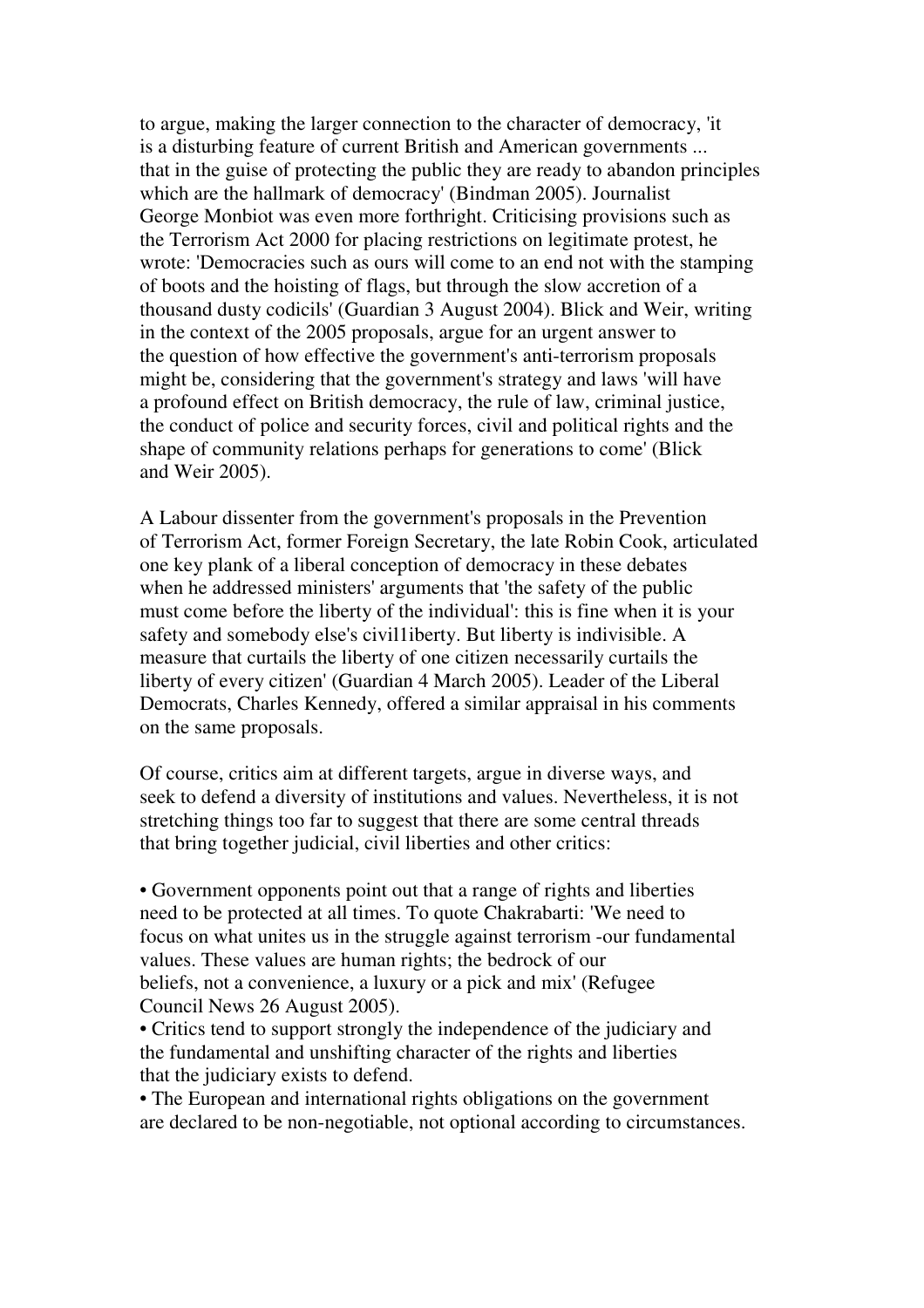• The idea of 'balance' between security and liberty is regarded as suspect; instead, especially from the point of view of judicial critics, the 'balance' within the constitutional structure of British government between the powers of the executive and the judiciary is the most crucial balance to be sustained.

A good deal of these debates revolve around what actions, moral imperatives and laws are most 'basic' or 'fundamental'. In this context it is instructive to consider briefly the life and times of the Human Rights Act (HRA). After many years of debate in the UK, the HRA incorporated into UK law the European Convention on Human Rights, effectively making the Convention a codified and vital part of the British constitution. It contains provisions regarding the right to life, prohibition of torture, the right to a fair trial, rights to privacy, freedom of thought and conscience and religion, freedom of expression and assembly, and the prohibition of discrimination. The courts cannot strike down legislation on the basis of the HRA, but they can rule that legislation is incompatible with its provisions, and leave the response to that ruling to government and Parliament. The HRA has been subject to controversy and sections of the media -and the Conservative Party have highlighted how, in their view, it has benefited unworthy groups such as travellers, prisoners, illegal immigrants and terrorist suspects. With regard to anti-terrorism laws, David Blunkett, when Home Secretary, warned judges that curtailing civil liberties in the fight against terrorism was a matter for Parliament, not the courts (Guardian 25 September 2001); Tony Blair has argued that 'Should legal obstacles arise, we will legislate further, if necessary, amending the Human Rights Act in respect of the interpretation of the European Convention on Human Rights' (quoted in Guardian 31 October 2005). Opponents of this view espoused the HRA's 'fundamental' character, arguing that the government and Parliament must operate within it rather than seek to challenge or modify its provisions; defenders of the government's view stressed the 'basic' role of the government in providing 'security'. Labour's willingness to amend the Act has been surpassed by the Conservative Party's action in setting up a commission to explore the 'reform, replacement or repeal' of the legislation. The Conservative spokesperson, Shadow Home Secretary, David Davis, said that 'Once we had inherited English liberties; now we have incorporated European rights ... once, the law limited the state and enlarged the sphere in which the citizen could be free; now, it imposes obligations on the state and limits the freedom of the citizen' (quoted in Guardian 23 August 2004).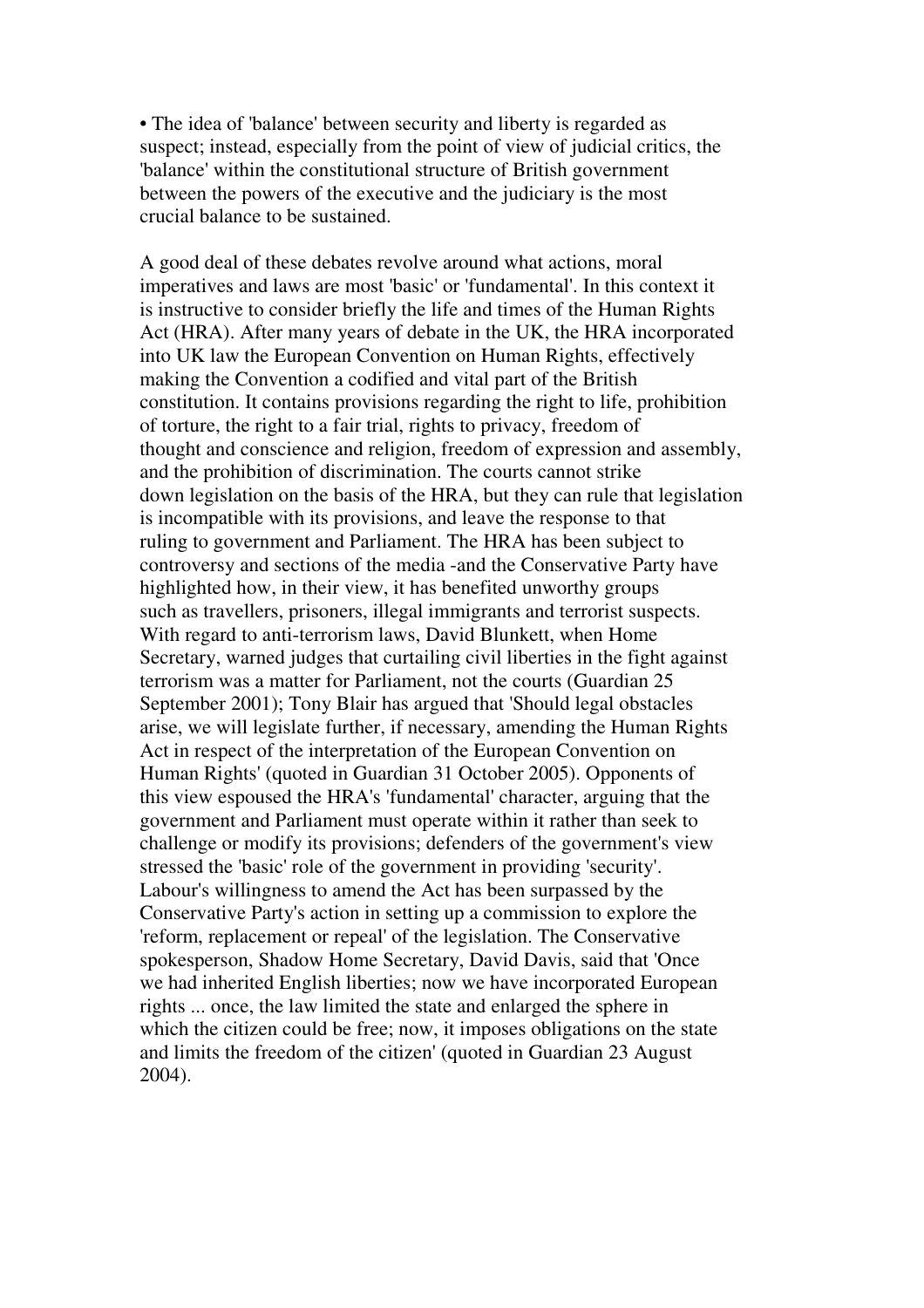Security and protection: two competing ideas of democracy

Different actors, then, have prioritised different principles and (as they see it) necessities in the post-9f11 political context. There is widespread agreement that contemporary democracies face huge challenges. Government and critics both would recognise that they seek a 'protective' democracy. But the focus and style of the protection concerned differs markedly. Drawing partly upon models of democracy outlined by authors such as Lijphart (1999) and Held (1996) the Government's position can be called a majoritarian protective model of democracy.

This majoritarian protective model of democracy displays a number of key features, which will be familiar from the above account in varying degrees. Although proponents of this model would agree that certain civil rights and liberties are fundamental, there is a view that the ranking of such rights can shift and change according to political and other circumstances. So, for example, in the face of a new style of terrorist threat, the right to life or the right to basic security assumes a greater relative importance than the right to free speech, the right to free movement, or the right to legal due process. Implicit within this view is an idea that rights and liberties are, albeit to some limited degree that is difficult to specify, the gift of the state and not necessarily the inviolable prior possession of the free citizen. This model respects the constitutional role of the judiciary in democracies, but nonetheless reserves the right of the democratically accountable executive to respond to the perceived fears of citizens by encroaching on established judicial principles or routines, in extraordinary circumstances. The elected executive, in other words, is first among equals when it comes to fundamental issues of protection of (assumed) most fundamental citizen rights and liberties. Its proper concern lies with the shorter-term impact of protective measures on a minority who pose dangers.

This model is unapologetically national, regarding the nation state as the primary location for the enunciation of political interest and the interpretation of the appropriate scope and application of rights and liberties. It assumes that 'protection' (and security) should be interpreted in terms of threats to citizens posed by individuals and groups who target the society -enemies, internal and external ones, are what we need protection against. It also recognises that 'balances' are important in questions about rights and liberties, and it interprets balance as being between liberty, on the one hand, and security or protection from enemies on the other. The majoritarian protective model sees within this need for 'balance' the possibility of limited but legitimate trade-offs of some measure of liberty in the name of security and protection. It sees the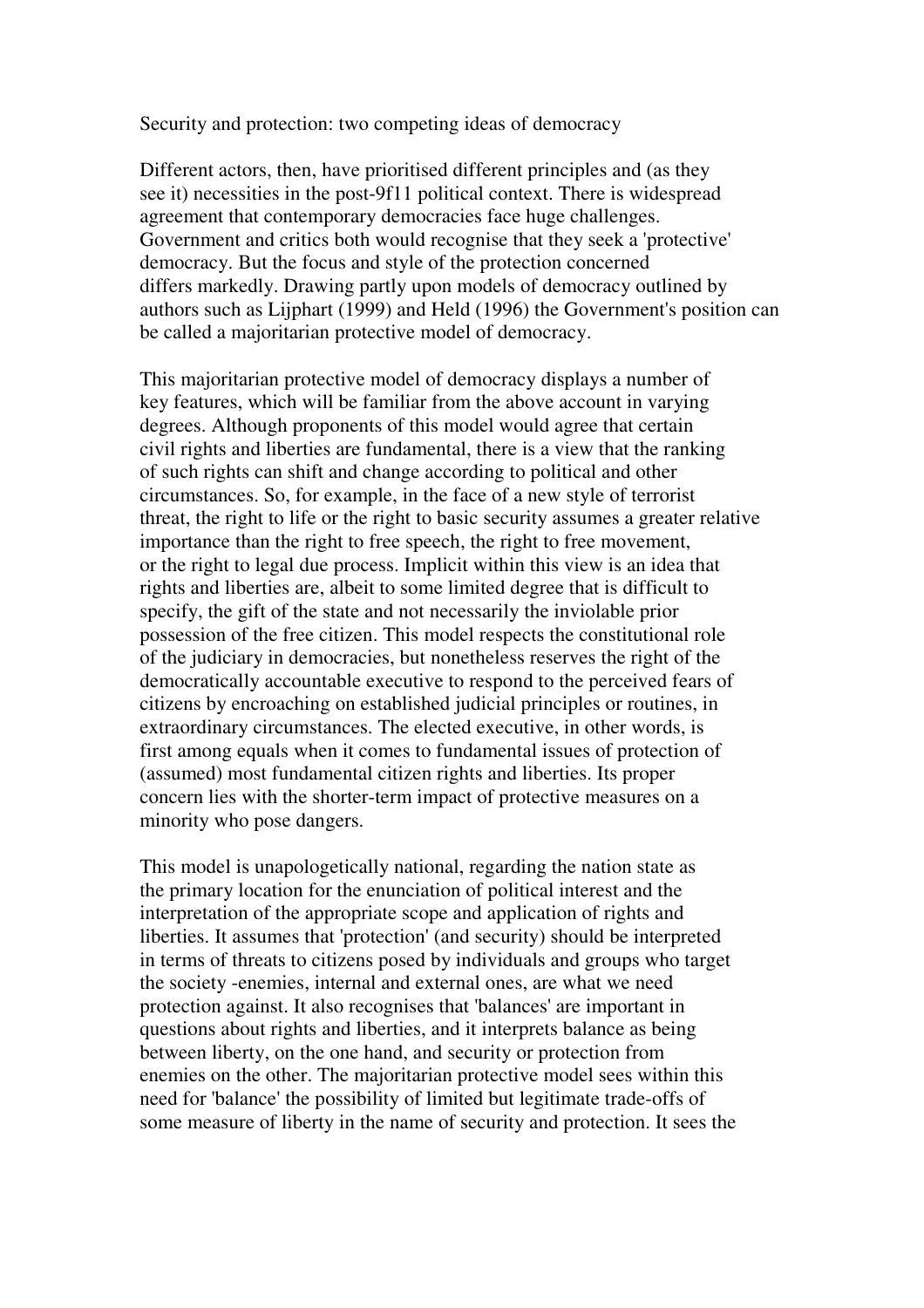state as a set of institutions which must change and adapt, often in drastic ways, to new threats and circumstances; sometimes it is necessary to change the rules. Finally, these changes are carried through in the name of most people, or all citizens, or the 'vast majority'. It is a model of democracy with a populist, majoritarian character.

In contrast, the model of the critics is best referred to as a constitutional protective model of democracy. According to this model fundamental rights and liberties are not the gift of the state but exist prior to the state and they are the inalienable possession of free citizens. It defends the strong judicial function of protecting those rights and liberties, and sees this function as fundamentally democratic even if judges are not themselves elected political actors (for theoretical accounts of the 'self-binding' character of democracy, see Elster and Slagstad 1988; Saward 1998). The primary concern of its advocates is the potential longer-term impact of measures on the rights and freedoms of all, not a minority. The constitutional protective model is more internationalist than the majoritarian protective model. It takes especially seriously international obligations and ED law, and denies that there can be a legitimate set of opt-outs from such obligations. The question of 'balance' is differently conceived; here, it is a question of constitutional balance between the executive and the judiciary. It is also highly sceptical that, in any fundamental way, the rules have changed. Constitutional protections in democracy are sacrosanct, they remain the bedrock of the rules of the system and even new and virulent threats are best combatted by deepening and defending those rules, rather than seeking to modify them. It is not the rules that change; the context changes, but the rules remain. Crucially, the constitutional protective approach highlights the need for the protection of citizens' rights and liberties against the state itself. Constitutionalists are wary of states grabbing powers, aware that powers adopted or created are rarely, if ever; given up. They are also suspicious that the targets of new, restrictive laws will not be the only targets in future -for example, restrictions on the freedom of speech and movement of a suspect minority today may in time become restrictions on a larger set of citizens, possibly even a majority, in the further future. One can see the suspicion of the over-mighty state in the efforts by some critics to promote time limits on the application of some new laws.

Some prominent theorists of democracy, including MacPherson (1977), have embraced this 'protective model'. The most important classical theorist of this 'model' is arguably the great English utilitarian theorist Jeremy Bentham. In general terms, it is no doubt a core responsibility of a democratic government to protect its citizens' lives and freedoms from external threat. But the central thread of the so-called protective model has pointed in a quite different direction. Consider the words of Bentham: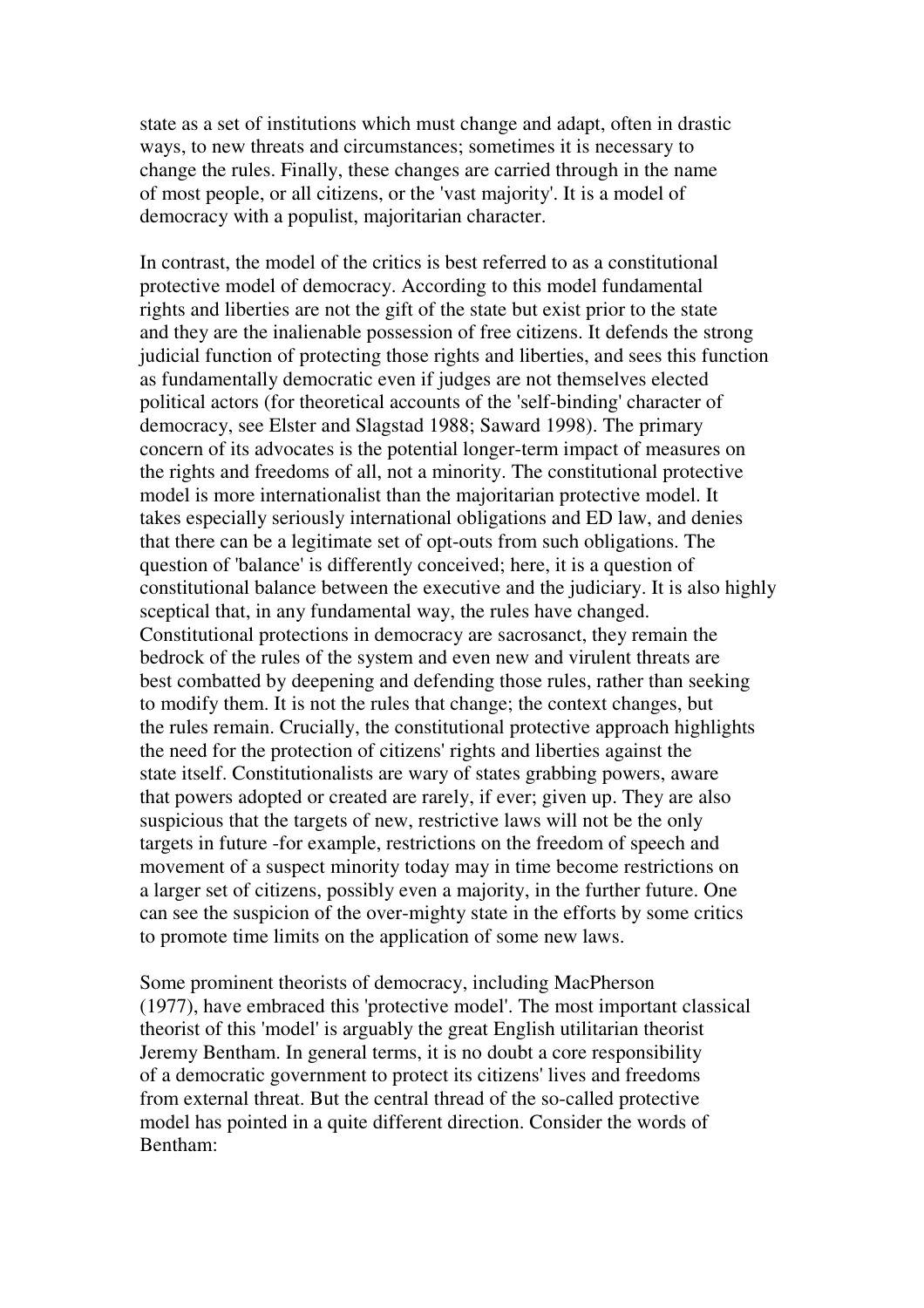A democracy, then, has for its characteristic object and effect, the securing its members against oppression and depredation at the hands of those functionaries which it employs for its defence ... Every other species of government has necessarily, for its characteristic and primary object and effect, the keeping the people and non-functionaries in a perfectly defenceless state, against the functionaries their rulers ... (quoted in MacPherson 1977, 36)

Or, as the legal philosopher Jeremy Waldron has put it recently:

True, the events of September 11 have heightened our fear of the worst that can be done to us by individuals and groups other than the state. And an increase in the power of the state may be necessary to prevent or diminish the prospect of that horror. But the existence ofa threat from terrorist attack does not diminish the threat that liberals have traditionally apprehended from the state. The former complements the latter; it doe not diminish it, and it may enhance it. (Waldron 2003, 205, original emphasis)

#### Conclusion

Tony Blair has argued at different points in his premiership that his government is interested in what works, not in ideologically driven policy. But even if leaders and governments do not profess ideologies, invariably there are discernible threads in their thought and actions. One such thread in a series of policies and initiatives under Blair, especially in the broad area of criminal justice policy, has been to challenge an emphasis on individual rights and liberties and to seek a rebalancing in favour of community, obligation, and the rights of victims. At times this has become explicit, as for example in Blair's 'respect agenda', around which the government created a key position of 'coordinator for respect', sometimes called a 'czar', occupied by Louise Casey. After outlining a series of policy proposals designed to tackle 'anti-social behaviour' and putting victim rights and redress at the heart of criminal justice, the prime minister stressed the broader moral agenda:

a modern civic society, underpinned by reformed public services and an active welfare state, won't emerge simply through better laws, tougher enforcement of obligations, sanctions and more police. As well ~s modernising the criminal justice system and tackling antisocial behaviour we also need to revive the spirit of community and social cohesion. As Martin Luther King argued in the 1960s' struggle